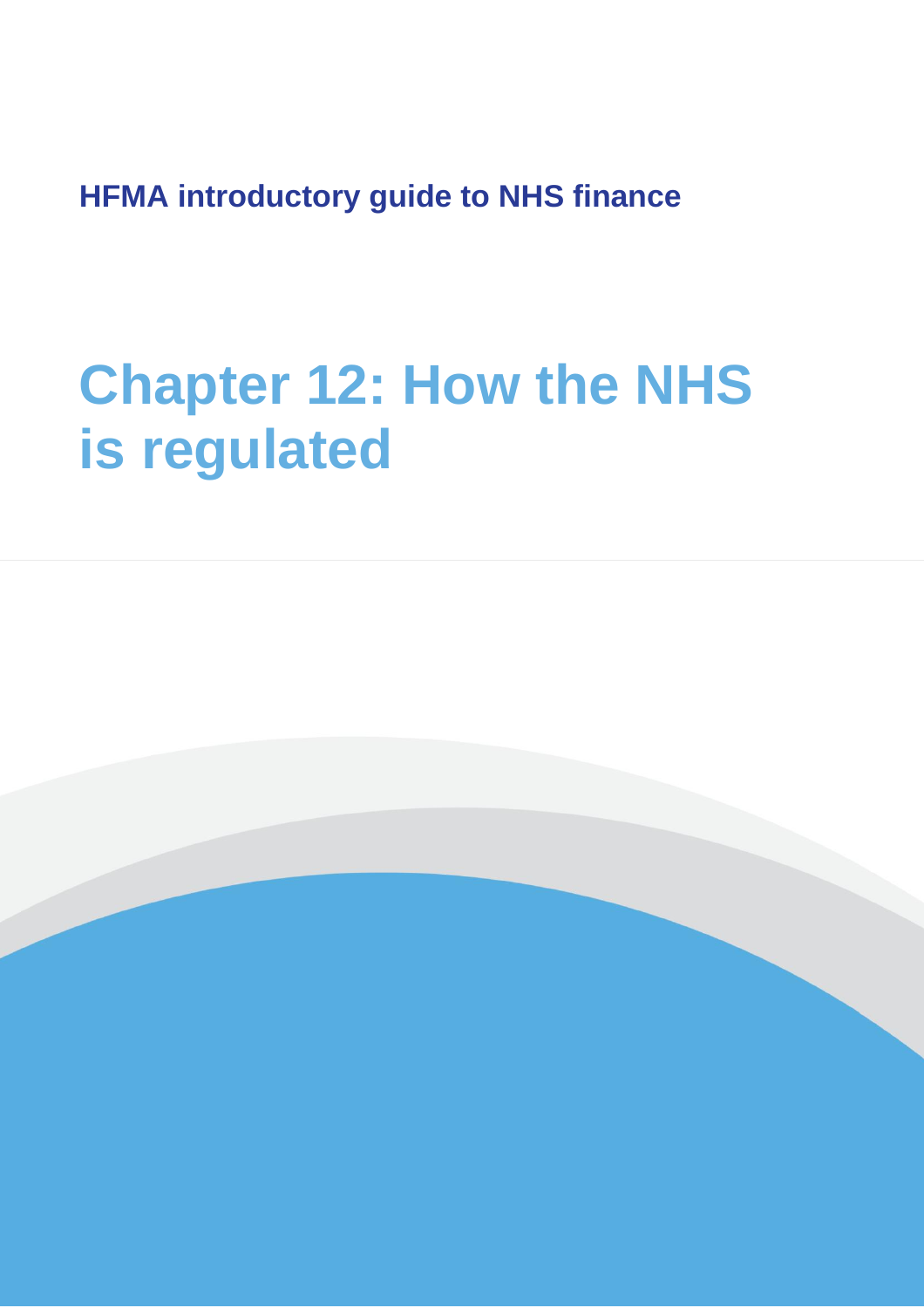# **Chapter 12: How the NHS is regulated**

### **Overview**

**This chapter describes how the NHS is regulated and scrutinised by NHS England and NHS Improvement, the Care Quality Commission, the National Audit Office and local authorities.**

# **12.1 Introduction**

NHS organisations are subject to regulation and inspection from a wide range of bodies that are independent of Government and the NHS. These include many national agencies and organisations linked to the many different professions involved in the delivery of healthcare – ranging from the Royal Colleges and the General Medical Council to HM Revenue and Customs.

In an environment where delivering high quality services and performance through the effective use of public funds is essential, the role of these bodies and their impact on an organisation's reputation and morale cannot be underestimated. It is essential therefore that NHS organisations, and the systems they are a part of, are aware of the approach and requirements of each regulatory body and that appropriate mechanisms are in place to facilitate the assessment process and respond to any recommendations or advice that is issued.

This chapter focuses on the approach of those bodies that have a direct impact on NHS organisations in terms of their finance and governance arrangements: NHS England and NHS Improvement; the Care Quality Commission (CQC)<sup>156</sup>; the National Audit Office (NAO)<sup>157</sup>; and local authorities.

## **12.2 NHS England and NHS Improvement**

The regulation of integrated care systems (ICSs), providers, and commissioners by NHS England and NHS Improvement is set out in the *NHS system oversight framework*<sup>158</sup>. This replaces the *NHS oversight framework<sup>159</sup>* which brought together arrangements for providers and commissioners in a single document for 2019/20 and 2020/21.

The *NHS system oversight framework* outlines the joint approach NHS England and NHS Improvement regional teams take to oversee organisational performance and support the alignment of priorities for ICSs and the organisations within them. It identifies where ICSs and NHS organisations may benefit from, or require, support to meet the standards required of them.

The existing statutory roles and responsibilities of NHS England and NHS Improvement in relation to commissioners and providers remain unchanged, as do the accountabilities of individual organisations. However, they are now applied in the context of five key principles, which reflect the focus on system performance and the merging of NHS England and NHS Improvement teams.

<sup>156</sup> [Care Quality Commission,](https://www.cqc.org.uk/about-us) *About us,* 2022

<sup>157</sup> [National Audit Office,](https://www.nao.org.uk/about-us/) *About us,* 2022

<sup>158</sup> NHS England, *NHS system [oversight framework 2021/22,](https://www.england.nhs.uk/publication/system-oversight-framework-2021-22/)* June 2021

<sup>159</sup> NHS England, *[NHS oversight framework for 2019/20](https://www.england.nhs.uk/publication/nhs-oversight-framework-for-2019-20/)*, August 2019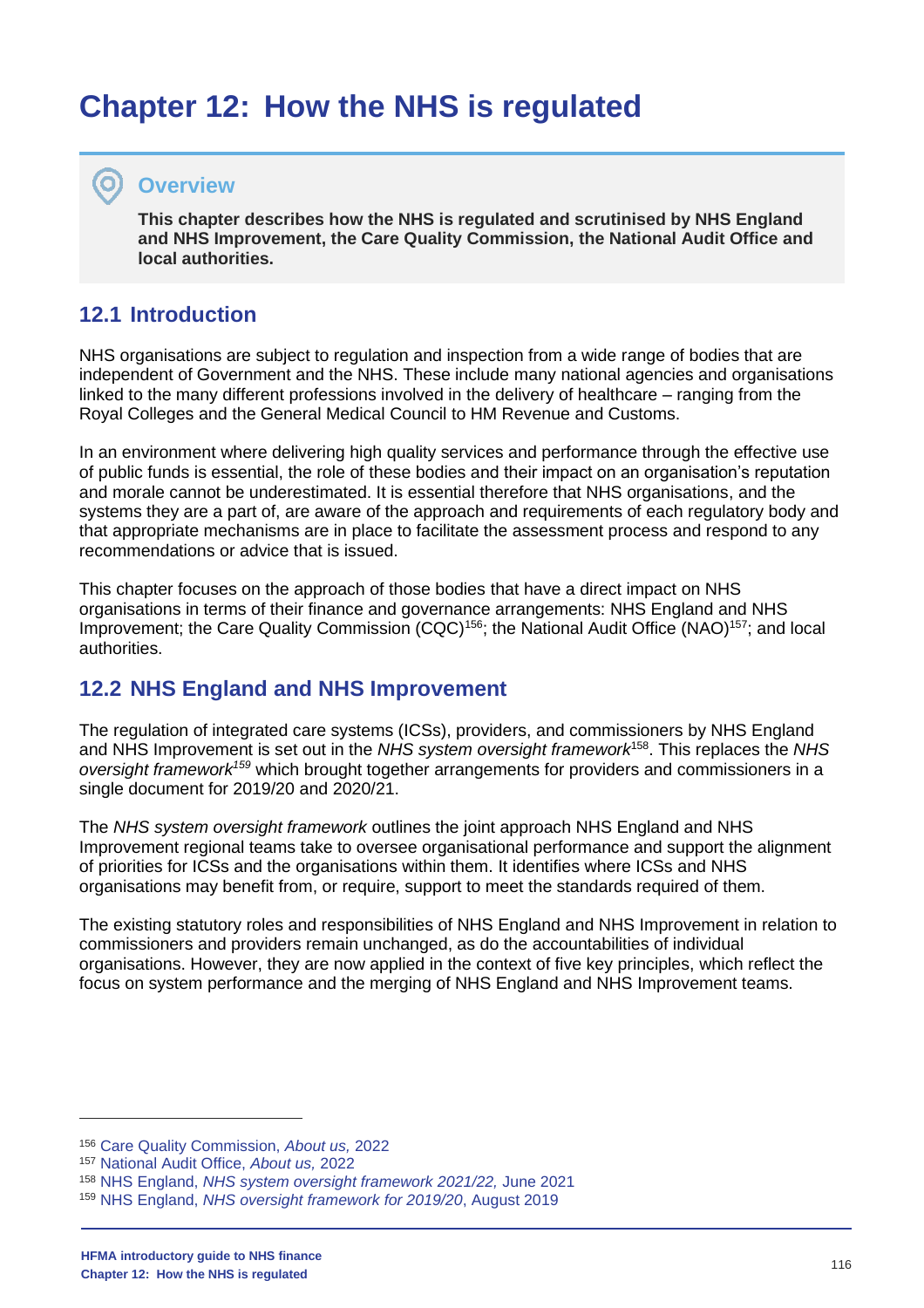Oversight is characterised by five key principles:

- working with and through ICSs, wherever possible, to tackle problems
- a greater emphasis on system performance and quality of care outcomes, alongside the contributions of individual healthcare providers and commissioners to system goals
- matching accountability for results with improvement support, as appropriate
- greater autonomy for ICSs and NHS organisations with evidence of collective working and a track record of successful delivery of NHS priorities, including tackling inequality, health outcomes and access
- compassionate leadership behaviours that underpin all oversight interactions.

Regional teams support ICSs to take on greater collaborative responsibility for their use of NHS resources, quality of care and population health, with oversight arrangements for ICSs reflecting the performance and relative maturity of ICSs. ICSs will be increasingly involved in the oversight and support of the organisations in their system, in partnership with NHS England and NHS Improvement.

#### **Measuring performance and identifying support needs**

The oversight framework is built around five national themes, with a single set of metrics<sup>160</sup> across ICSs, trusts, clinical commissioning groups, and primary care. A sixth theme covers local strategic priorities and recognises that each ICS is operating in a unique set of circumstances. The themes are set out in figure 5, below:





NHS England and NHS Improvement regional teams use data from the metrics and local information and insight to identify where commissioners and providers may need support. The metrics for oversight and assessment purposes include the headline measures described in the *NHS long term plan implementation framework*<sup>161</sup> (LTP) against which the success of the NHS will be assessed.

<sup>160</sup> NHS, *[NHS oversight metrics for 2021/22,](https://www.england.nhs.uk/wp-content/uploads/2021/06/B0693-nhs-oversight-metrics-for-2021-22.pdf)* June 2021

<sup>161</sup> NHS, *[NHS long-term plan implementation framework](https://www.longtermplan.nhs.uk/publication/implementation-framework/)*, June 2019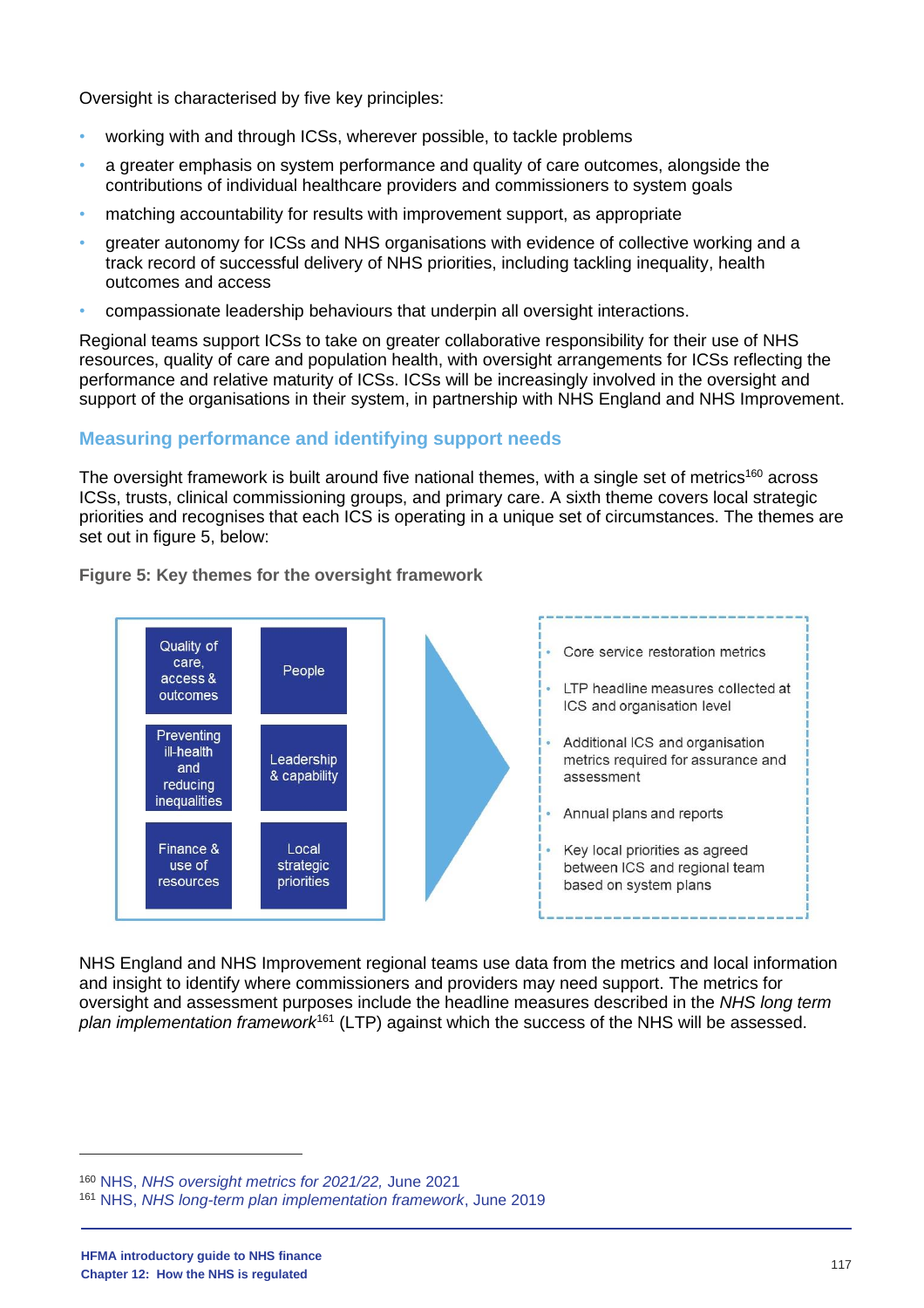Ongoing monitoring assesses current performance and trends to ensure early identification of emerging issues or concerns. The regional team will allocate ICSs, trusts, and CCGs to one of four segments, as shown in table 5:

**Table 5: Levels of support**

| <b>Segment description</b>                    | <b>Support needs</b>                                                 |
|-----------------------------------------------|----------------------------------------------------------------------|
| Consistently high performing                  | No specific support needs                                            |
| On a development journey<br>(default segment) | Flexible support, targeted to address<br>specific issues             |
| Significant support needs                     | Bespoke mandated support                                             |
| Very serious, complex issues                  | Mandated intensive support through the<br>recovery support programme |

#### **Mandated support**

Mandated support will apply when an ICS, NHS trust, foundation trust, or CCG have serious problems and where there are concerns that the existing leadership cannot make the necessary improvements without support. It involves the use of enforcement powers.

Two levels of mandated support are set out within the *NHS system oversight framework*:

- support led and co-ordinated by NHS England and NHS Improvement regional teams
- intensive support, agreed with the regional teams but delivered through the national recovery support programme.

Mandated support will be delivered within the system context and local system partners are expected to be involved where there are links into the ICS for the cause or solution of the need for support.

#### **Recovery support programme**

The recovery support programme replaces the separate quality and finance special measures programmes that have been in place since 2013. It is system oriented and focuses on the underlying drivers of the problems. Inclusion in the programme is time limited with clear exit criteria.

An experienced system improvement director will be appointed to support the ICS or organisation to develop an improvement plan with an indicative timeline for recovery. In addition, NHS England and NHS Improvement will consider whether there are any wider structural issues that impact the ICS's or organisation's ability to operate effectively.

#### **CCG assessment**

NHS England has a legal duty to annually assess the performance of each CCG across a range of duties, including quality of services, reduction of health inequalities, and compliance with financial duties.

Key lines of enquiry for the assessment are included in annex B of the *NHS system oversight framework.*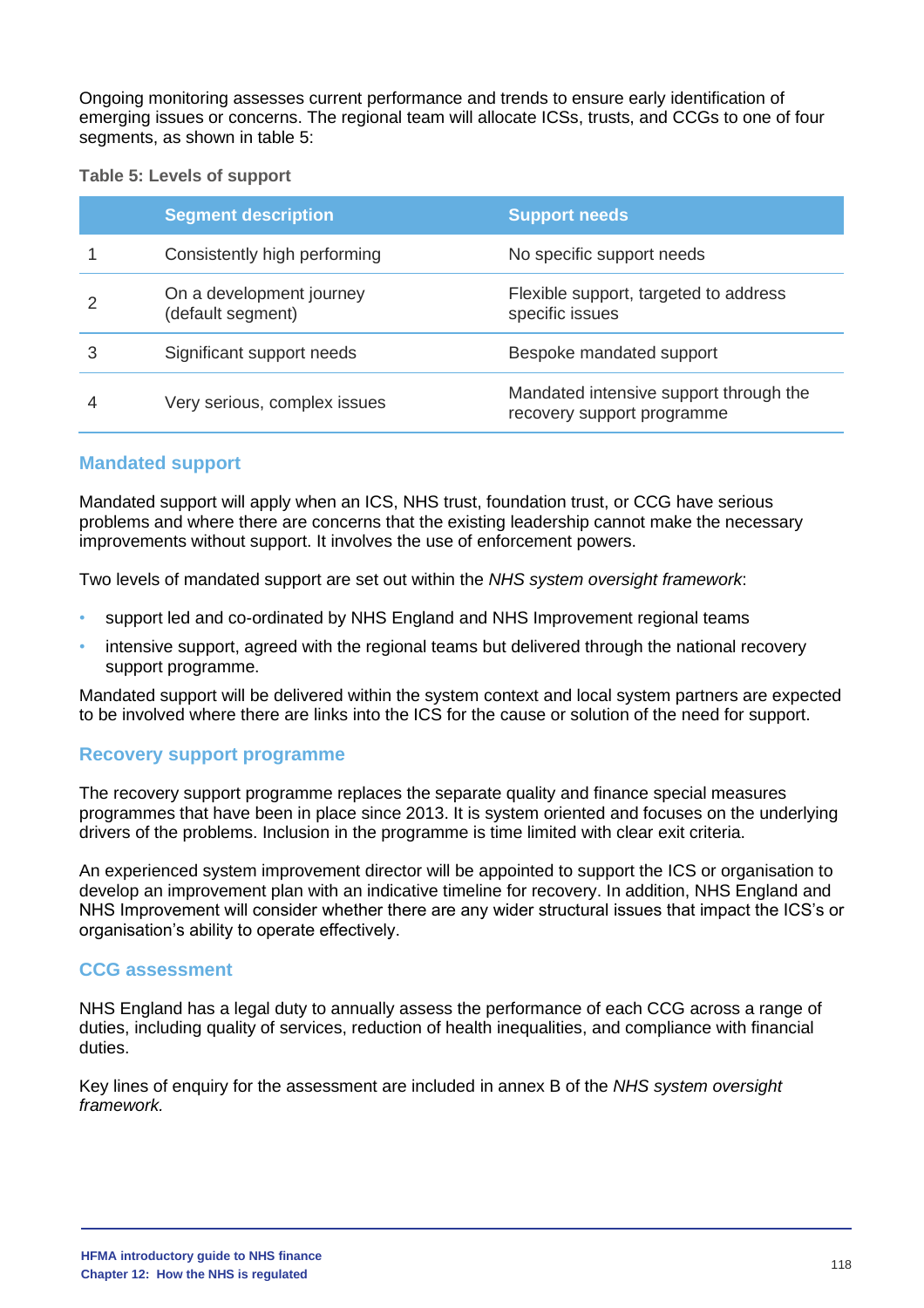#### **Use of resources assessments**

The *Use of resources framework*<sup>162</sup> was developed in conjunction with the CQC and it publishes a use of resources assessment alongside its quality ratings for each provider.

Regional NHS England and NHS Improvement teams periodically undertake assessments of providers to understand how effectively they are using resources to provide high-quality, efficient and sustainable care for patients. This includes considering how well providers are meeting financial controls, how financially sustainable they are and how efficiently they use their workforce, clinical and operational services.

Use of resources assessments are based on five key lines of enquiry.

| Use of resources area                                         | <b>Key lines of enquiry</b>                                                                                                                                  |
|---------------------------------------------------------------|--------------------------------------------------------------------------------------------------------------------------------------------------------------|
| <b>Clinical services</b>                                      | How well is the trust using its resources to provide clinical<br>services that operate as productively as possible and<br>thereby maximise patient benefit?  |
| <b>People</b>                                                 | How effectively is the trust using its workforce to maximise<br>patient benefit and provide high quality care?                                               |
| <b>Clinical support services</b>                              | How effectively is the trust using its clinical support services<br>to deliver high quality, sustainable services for patients?                              |
| Corporate services,<br>procurement, estates and<br>facilities | How effectively is the trust managing its corporate services,<br>procurement, estates and facilities to maximise productivity<br>to the benefit of patients? |
| <b>Finance</b>                                                | How effectively is the trust managing its financial resources<br>to deliver high quality, sustainable services for patients?                                 |

**Table 6: Key lines of enquiry for the use of resources assessment**

# **12.3 Care Quality Commission**

The Care Quality Commission (CQC) is the independent regulator of health and adult social care in England. Its purpose is to 'make sure health and social care services provide people with safe, effective, compassionate, high-quality care' and to encourage care services to improve. Its remit covers:

- **NHS** providers
- adult social care providers
- independent healthcare providers
- dentists
- private ambulances
- NHS out-of-hours services (that are not GP practices)
- GPs and NHS walk-in centres (that do not provide out of hours services).

The CQC has four core functions:

<sup>162</sup> CQC and NHS Improvement, *[Use of resources: assessment framework](https://www.england.nhs.uk/wp-content/uploads/2020/08/Use_of_Resources_assessment_framework_final.pdf)*, August 2017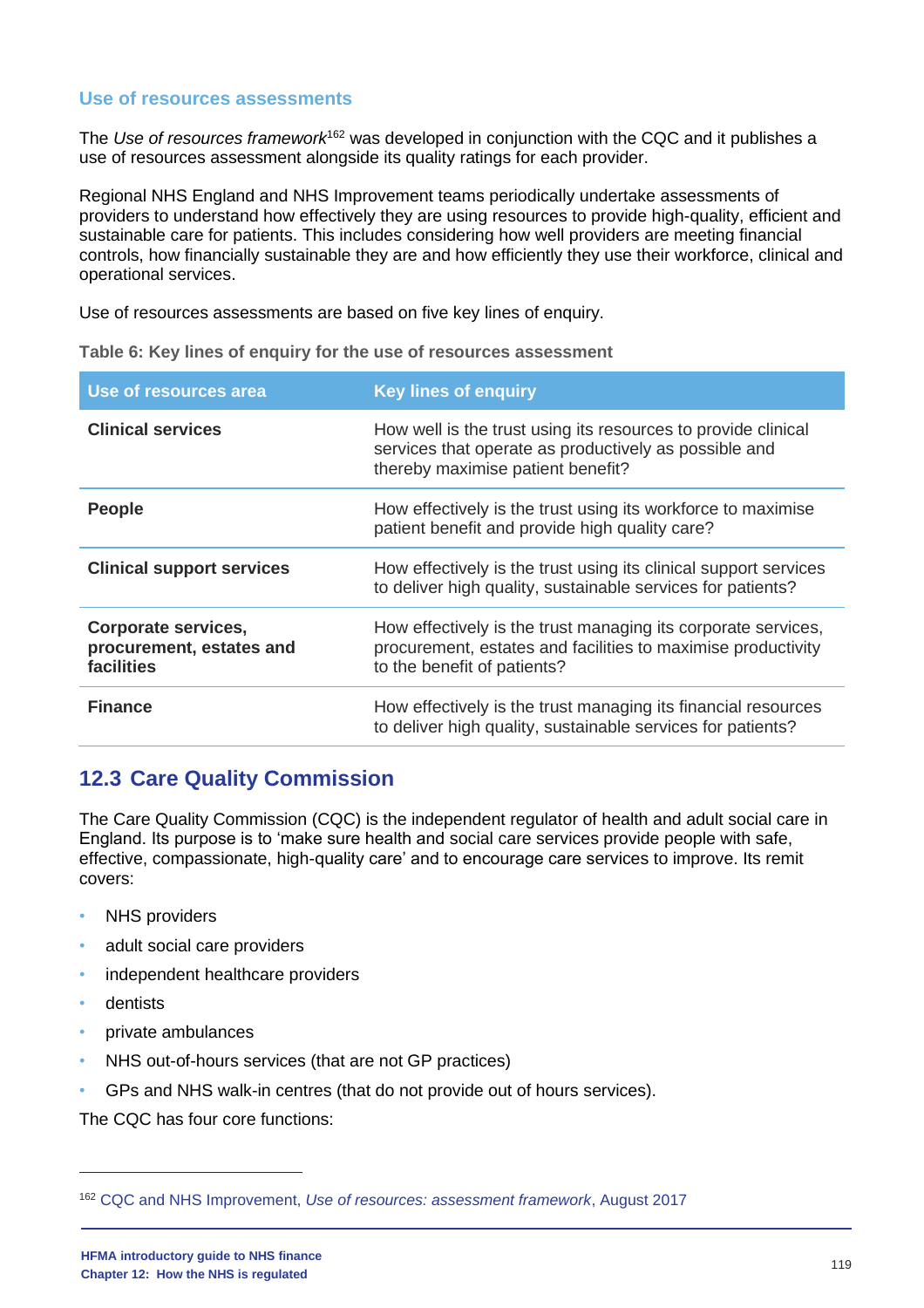- to register those who apply to them to provide health and adult social care services
- to use information and data to monitor services and then carry out expert inspections, making a judgement of each service and giving an overall rating
- to ask providers to improve where poor care is found (inadequate or requires improvement) and to enforce this if necessary
- to provide an independent voice on the state of health and adult social care in England, helping to share learning and encourage continuous improvement across the sector.

When the CQC registers and inspects services, it asks the same five questions of every service.

- is the service safe are people protected from abuse and avoidable harm?
- is the service effective is the care provided based on the best possible evidence, achieve good outcomes and promote a good quality of life?
- is the service caring do staff involve and treat people with compassion, kindness, dignity and respect?
- is the service responsive are services organised so that they meet people's needs?
- is the service well-led does the leadership, management and governance of the organisation assure the delivery of high-quality person-centred care, support learning and innovation, and promote an open and fair culture?

#### **Registration**

When registering with the CQC, providers must demonstrate that they meet CQC's fundamental standards of care (see below), as well as the fit and proper persons requirements for board directors and equivalents. Registration effectively represents a licence to operate.

#### **CQC fundamental standards of care**

**Person-centred care** – you must have care or treatment that is tailored to you and meets your needs and preferences.

**Dignity and respect** – you must be treated with dignity and respect at all times while you're receiving care and treatment. This includes making sure:

- you have privacy when you need and want it
- everybody is treated as equals
- you are given any support you need to help you remain independent and involved in your local community.

**Consent** – you (or anybody legally acting on your behalf) must give your consent before any care or treatment is given to you.

**Safety** – you must not be given unsafe care or treatment or be put at risk of harm that could be avoided. Providers must assess the risks to your health and safety during any care or treatment and make sure their staff have the qualifications, competence, skills and experience to keep you safe.

**Safeguarding from abuse** – you must not suffer any form of abuse or improper treatment while receiving care. This includes:

• neglect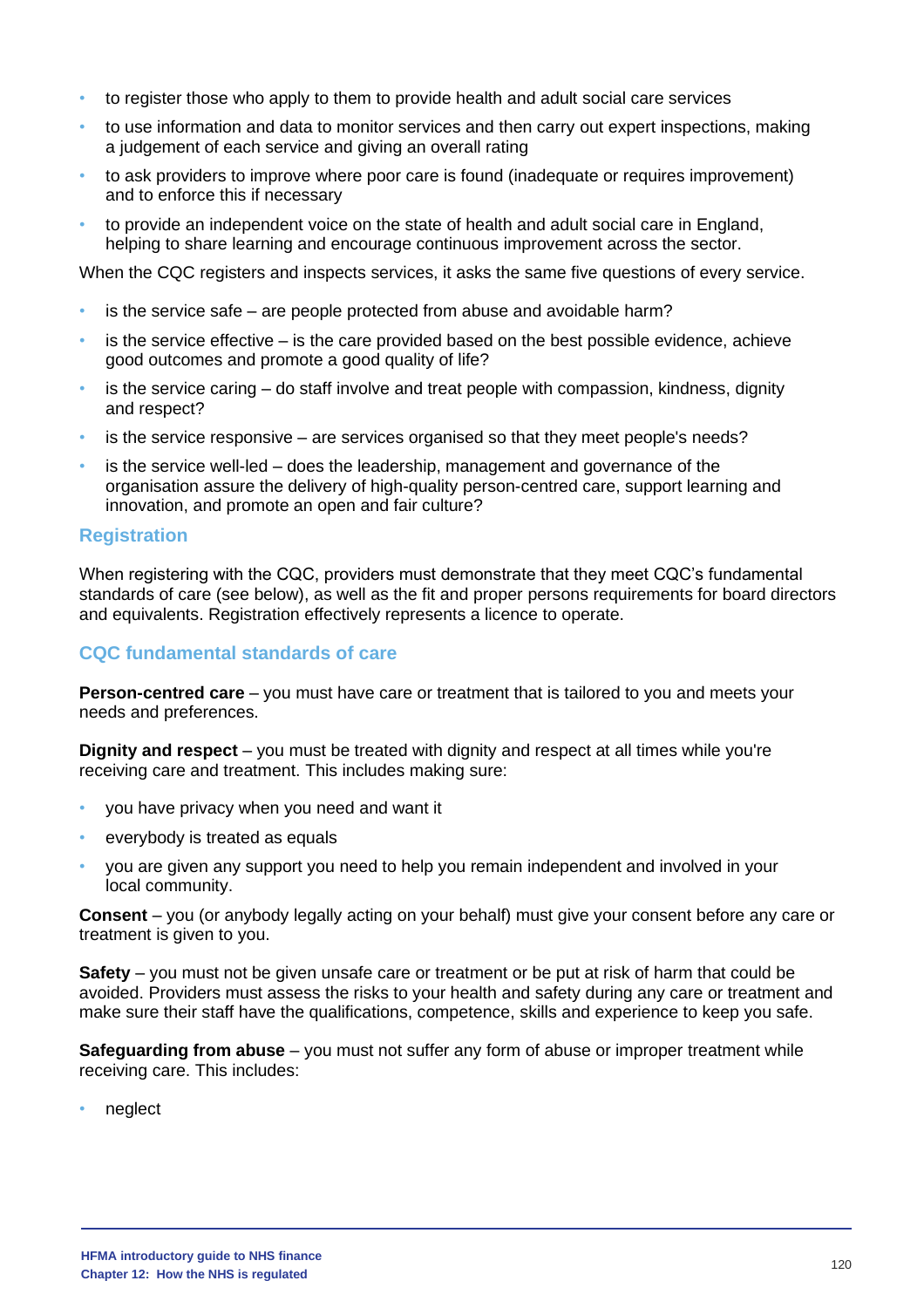- degrading treatment
- unnecessary or disproportionate restraint
- inappropriate limits on your freedom.

**Food and drink** – you must have enough to eat and drink to keep you in good health while you receive care and treatment.

**Premises and equipment** – the places where you receive care and treatment and the equipment used in it must be clean, suitable and looked after properly. The equipment used in your care and treatment must also be secure and used properly.

**Complaints** – you must be able to complain about your care and treatment. The provider of your care must have a system in place so they can handle and respond to your complaint. They must investigate it thoroughly and take action if problems are identified.

**Good governance** – the provider of your care must have plans that ensure they can meet these standards. They must have effective governance and systems to check on the quality and safety of care. These must help the service improve and reduce any risks to your health, safety and welfare.

**Staffing** – the provider of your care must have enough suitably qualified, competent and experienced staff to make sure they can meet these standards. Their staff must be given the support, training and supervision they need to help them do their job.

**Fit and proper staff** – the provider of your care must only employ people who can provide care and treatment appropriate to their role. They must have strong recruitment procedures in place and carry out relevant checks such as on applicants' criminal records and work history.

**Duty of candour** – the provider of your care must be open and transparent with you about your care and treatment. Should something go wrong, they must tell you what has happened, provide support and apologise.

**Display of ratings** – the provider of your care must display their CQC rating in a place where you can see it. They must also include this information on their website and make our latest report on their service available to you.

#### **Monitoring and inspection regime**

Once a provider has been registered, it must demonstrate on an ongoing basis that it is meeting the fundamental standards of care.

The CQC uses a detailed set of supporting questions for the five questions listed above to ensure consistency on inspections and in judgements. These are known as key lines of enquiry. To support inspections, information and data is gathered from a range of sources including from people using care, providers and partners.

The CQC inspection teams include inspectors, specialist advisors (experts such as senior NHS doctors), and experts-by-experience (people who have personal experience of using a service or caring for someone who has).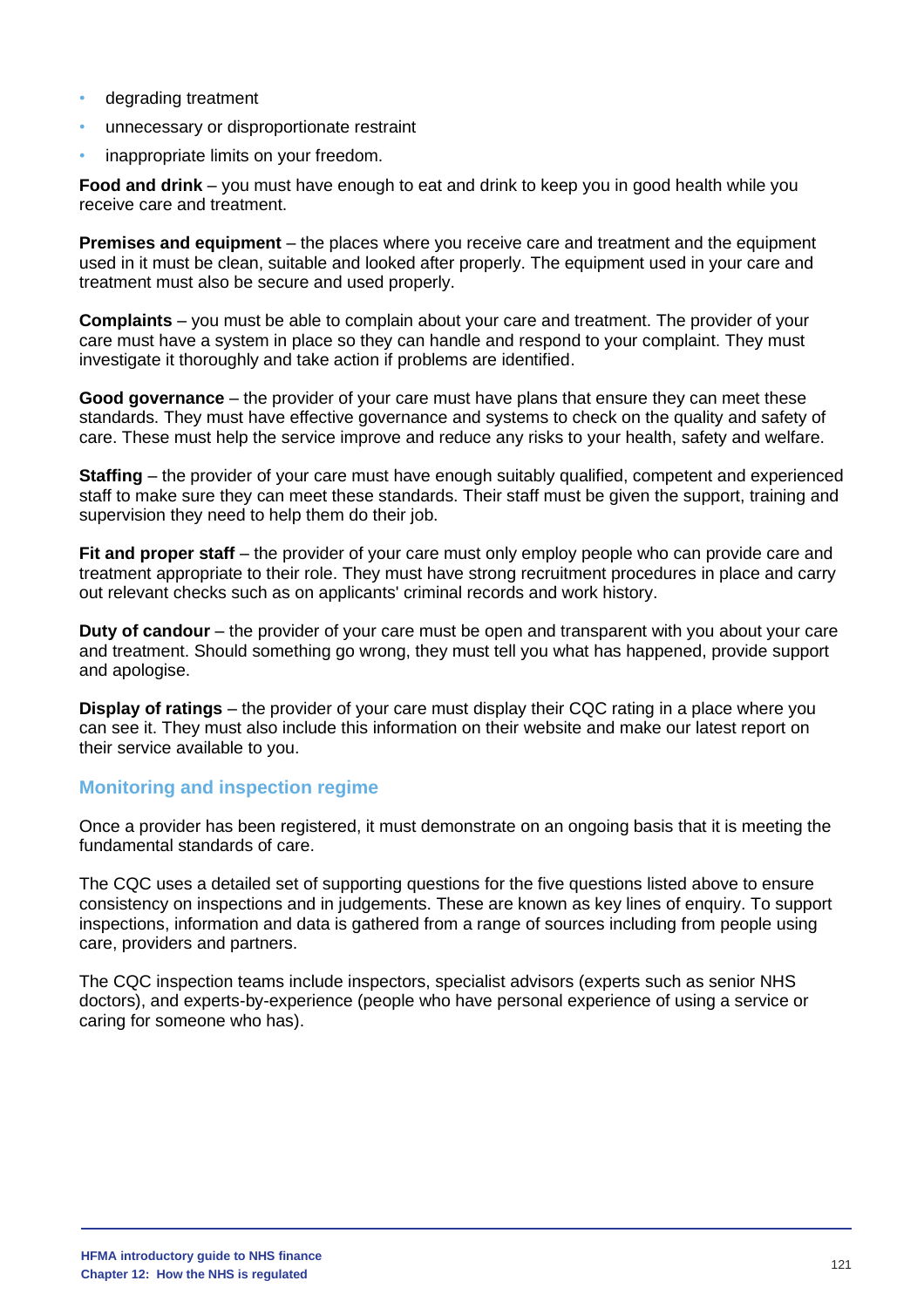#### **Inspection reports and ratings**

CQC publishes a report after each inspection, which in most cases includes ratings, providing an overall judgement of the quality of care.

#### **CQC ratings**

- Outstanding: the service is performing exceptionally well
- Good: the service is performing well and meeting our expectations
- Requires improvement: the service is not performing as well as it should and we have told the service how it must improve
- Inadequate: the service is performing badly and we've taken action against the person or organisation that runs it.

#### **Concerns, complaints and whistleblowing**

The CQC also gathers information about concerns raised by people using services and staff in three main ways:

- encouraging people and staff to make contact through its website and phone line, and providing opportunities to share concerns with inspectors during visits
- asking national and local partners to share concerns, complaints and whistleblowing information
- requesting information about concerns, complaints and whistleblowing from providers.

# **12.4 National Audit Office**

The National Audit Office (NAO) plays an important role in NHS governance as it scrutinises public spending for Parliament. It does this in two main ways:

- conducting financial audits of all Government departments and agencies and many other public bodies – this includes the Department of Health and Social Care and its arm's length bodies
- reporting to Parliament on whether Government departments and other bodies have used public money efficiently, effectively and with economy.

The results of NAO reports focused on the Department can in turn have an impact at the local level, for example one of the key findings in the NAO report *NHS financial stability 2019*<sup>163</sup> was that 'the current funding flows in the NHS are complicated and do not support partnership working, integration and the better management of demand.'

The Local Audit and Accountability Act 2014 (the Act) makes the Comptroller and Auditor General (C&AG) responsible for the preparation, publication and maintenance of the Code of Audit Practice. The Code sets out what local auditors are required to do to fulfil their statutory responsibilities under the Act. The Act also gives the C&AG power to issue statutory guidance, to which local external auditors are required to 'have regard', when carrying out their work.

When auditing the Department of Health and Social Care and its arm's length bodies (ALBs) accounts, the NAO obtains assurance from the work carried out by auditors on the underlying accounts of individual NHS providers and NHS commissioners.

<sup>163</sup> National Audit Office, *[NHS financial stability,](https://www.nao.org.uk/wp-content/uploads/2019/01/NHS-financial-sustainability_.pdf)* January 2019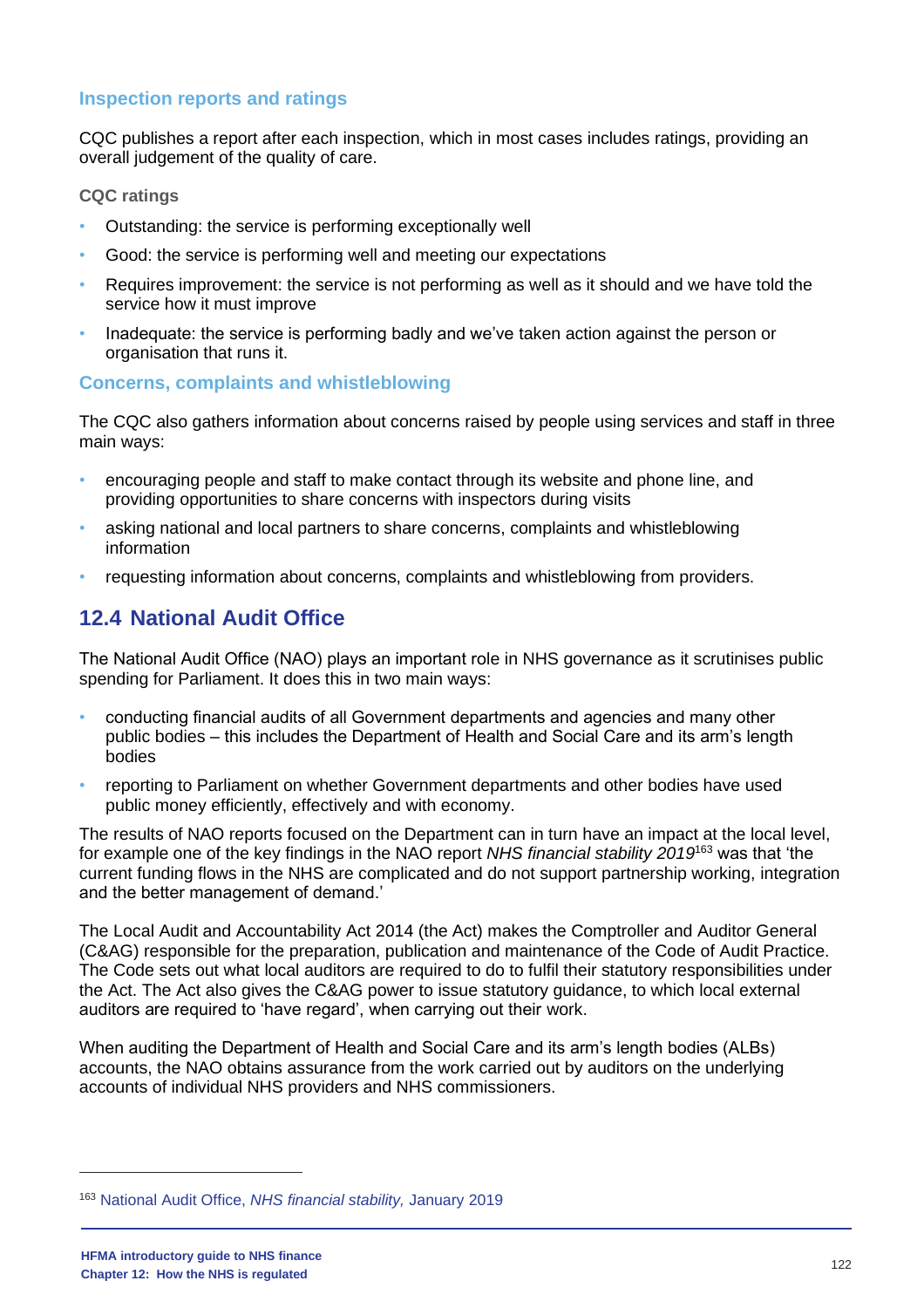# **12.5 Local authorities**

Since January 2003, local authorities with social services responsibilities have been able to establish committees of councillors to provide overview and scrutiny of local NHS bodies by virtue of powers set out in section 38 of the Local Government Act 2000. The ultimate aim is to secure health improvement for local communities by encouraging authorities to look beyond their own service responsibilities to issues of wider concern to local people. This is achieved by giving democratically elected representatives the right to scrutinise how local health services are provided and developed for their constituents. This scrutiny role is extended by the 2012 Act to cover any provider of NHS funded services. Local authorities also play a key role in public health and health improvement – see chapter 8 for details.

# **12.6 Other external bodies**

There is a wide range of other organisations with an interest in health which can affect governance arrangements. These include:

- professional bodies on both the clinical and managerial side. These organisations often have their own codes of conduct and disciplinary regimes that apply to their members. For example, the Royal Colleges and other independent audit and assurance bodies that provide an assurance to NHS organisations.
- other government departments and agencies, for example, the Department for Housing, Communities and Local Government. Some of these, such as the Health and Safety Executive, can have a significant impact on the operation of a trust.
- non-departmental public bodies, independent and local organisations (for example, local HealthWatch).
- representative bodies, for example, the British Medical Association, the NHS Confederation and UNISON.
- think tanks and research organisations, such as the King's Fund, the Health Foundation and the Nuffield Trust
- the public NHS organisations are required to engage with the public and conduct meaningful consultations.



#### **Key learning points**

- NHS organisations must be aware of the approach and requirements of all relevant regulatory and inspection agencies.
- NHS England and NHS Improvement regulate NHS providers and commissioners, using the NHS oversight framework with increasing emphasis on system performance.
- The CQC regulates providers of healthcare services via a system of registration and compliance with fundamental standards of care.
- The NAO conducts financial audits of all government departments including the Department of Health and Social Care and its ALBs.
- Local authorities have a scrutiny role that extends to all providers of NHS funded services.